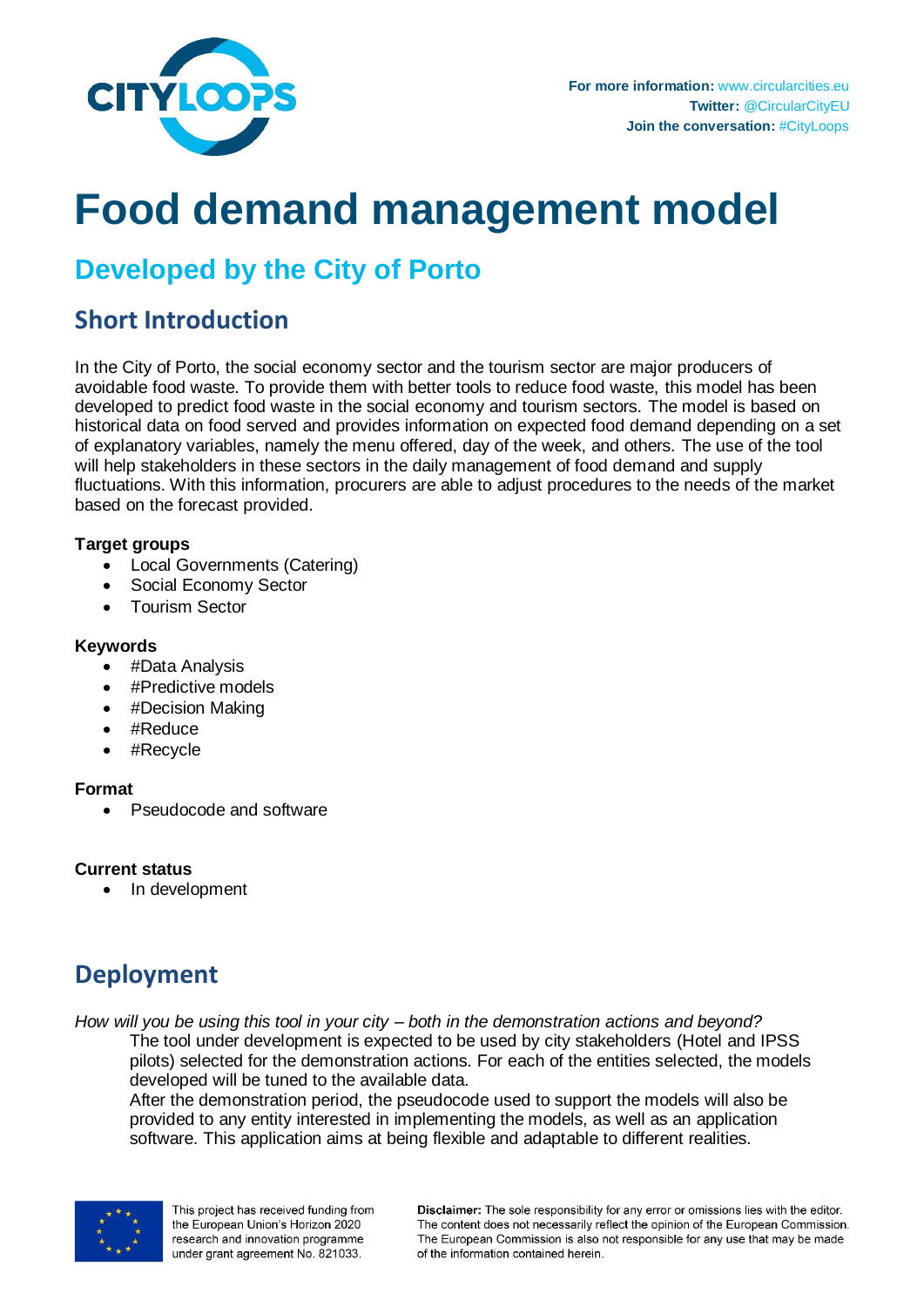

# **Replication**

*How could other cities use this tool?*

The pseudocode and application software will be available to any city/stakeholder interested in adopting this forecasting tool. The application's flexibility will allow any stakeholder to generate their forecasts given a set of explanatory variables.

 *Would they need to develop their own version, which aspects of the tool are adaptable to other contexts, and which ones are unique to your city/context?*

The tool can be transposed to any context. However, for it to be used, it is necessary to gather and structure the historical information that is input to the model. The model developed data-driven, and consequently it implies first the definition of the explanatory variables of demand, as well as their collection. Having done this collection and corresponding data structuring and preprocessing, the tool may be used.

 *Which advice would you share with others who would make use of this tool?* For those interested in using the tool, the most relevant aspect is to store demand historical data, as well as data regarding the characteristics of the menus used in each unit. Another issue has to do with people's acceptance of the models. To promote this, I believe that sharing the project results in other cities/units may be very relevant.

# **Development**

*How was the tool developed?* 

Statistical techniques enable developing a descriptive analysis of the data and identifying relationships between the variables considered. Machine learning techniques such as neural networks, support vector machines, and regression trees support the prediction models' construction. The prediction performance of the models introduced will be compared with the performance of classical forecasting models based on univariate time series and with the estimated demand based on managers' judgment. Machine learning techniques will also support determining each variable's importance in estimating each menu item's demand.

*Which data sources were used for this?* 

The data sources used to develop this tool are those provided by the food services, namely historical data on the number of menus served. The information on the menus offered is also used in this project. Besides these, we use some external data, such as data on the weather. The number of students with classes each day is also used in the case of university canteens and this data is provided by the academic institutions.

*Which stakeholders were involved?* 



This project has received funding from the European Union's Horizon 2020 research and innovation programme under grant agreement No. 821033.